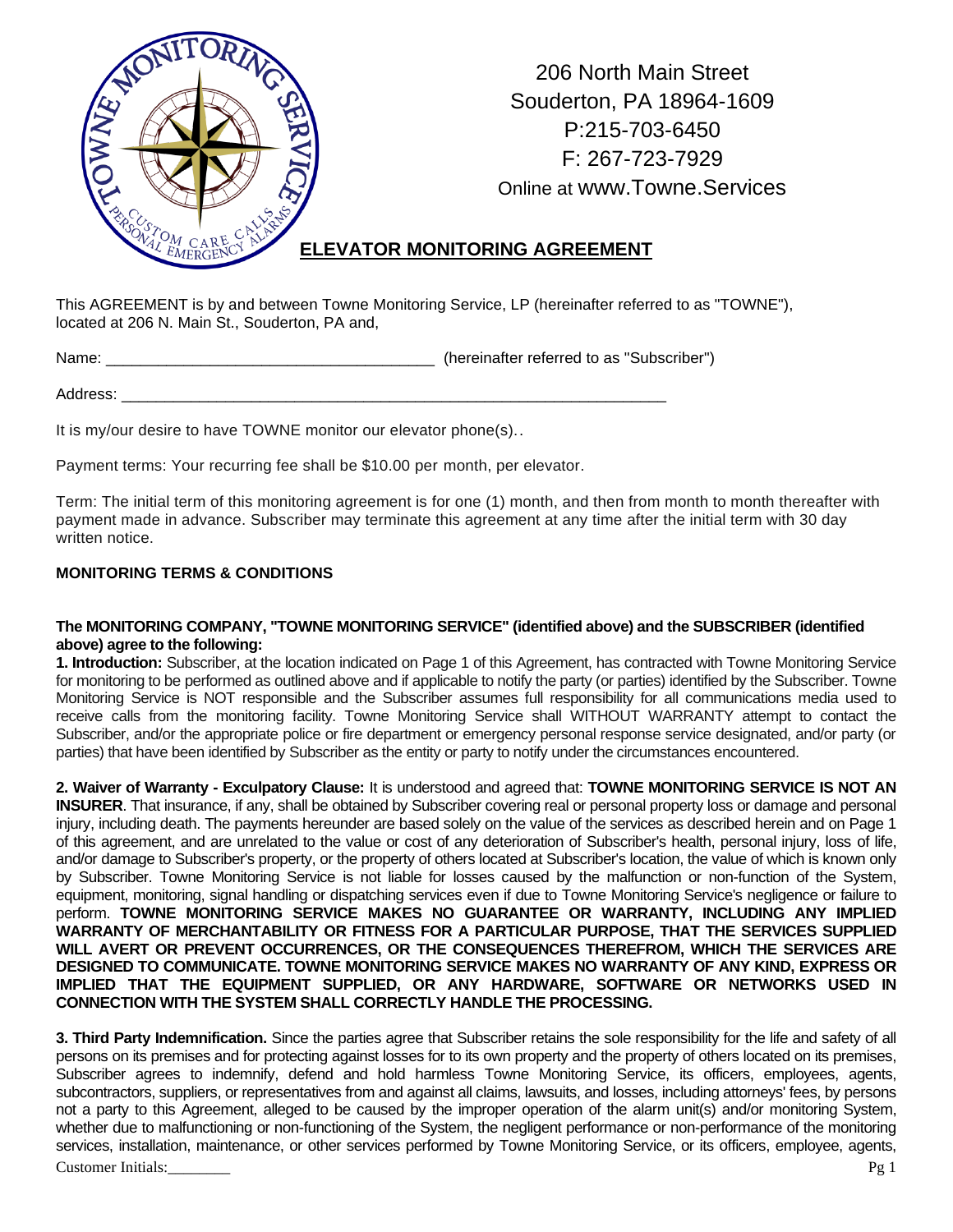subcontractors, suppliers, or representatives. Subscriber is aware that there are circumstances where the service or equipment may not work including, but are not limited to: a proper surge suppression system, wireless backup system not being employed, moving alarm unit out of cellular range, alarm initiation device too far from base unit, non-functional electrical outlet.

**4. Limitation of Liability - Liquidated Damages:** Subscriber acknowledges that it is impractical and extremely difficult to fix actual damages, if any, which may proximately result from failure on the part of Towne Monitoring Service to perform any of its obligations or responsibilities herein, including, but not limited to its specifications, installation, service, and/or monitoring service, the failure of the System to operate properly, by active or passive negligence, or by failure to perform any of the obligations herein, because of among other things: (a) the uncertainty of the response time of any individual or entity should any of these parties be dispatched as a result of a signal being received or an audible device sounding; (b) the uncertain nature of occurrences which might cause injury or death to a subscriber or any other person; (c) the inability to ascertain what portion, if any, of any loss would be proximately caused by Towne Monitoring Service's failure to perform or by its Systems' failure to operate; or (d) the uncertain amount of value of Subscriber's property or the property of others kept at the monitored location which may be lost, destroyed, damaged or otherwise affected by occurrences which the System and/or services are designed to detect. Therefore, subscriber acknowledges and agrees that if any loss or liability is alleged against Towne Monitoring Service excluding loss or liability alleged to be caused in whole or in part by Towne Monitoring Service's own negligence, such liability shall be limited to Two Hundred Fifty (\$250.00) Dollars. In the event that loss or liability is alleged to be caused in whole or in part by Towne Monitoring Service's own negligence, such liability shall be limited to the liability limits of the existing insurance policy, a copy of which is attached hereto as Exhibit "A". This sum shall be paid and received as either (1) liquidated damages and not as a penalty, or (2) as a limitation of liability approved and agreed upon by the parties. The payment of this amount shall be Towne Monitoring Service's sole and exclusive liability. Under no circumstances shall Towne Monitoring Service be liable to subscriber for consequential damages of any nature in excess of such amount, including, without limitation, damages for loss of life, deterioration of health, personal injury or damages to real or personal property, loss of property or revenue, cost of capital, costs of purchased or replaced goods, other economic loss or damages however occasioned, and whether alleged as caused by the installation, repair, design, sale, lease or failure of the monitoring equipment or service or the performance or nonperformance of obligations and responsibilities under this agreement or breach of warranty or negligence, active, passive, joint, several or otherwise, strict liability, tort, or otherwise by Towne Monitoring Service, its officers, employees, agents, subcontractors, suppliers, or representatives. Subscriber agrees to obtain insurance coverage adequate to protect Subscriber's interest in light of the limitation of liability stated in this Agreement. If subscriber wishes Towne Monitoring Service to increase the amount of the above limitation of liability or liquidated damages, Subscriber may inquire about obtaining an increase to this amount in exchange for the payment of an additional monthly charge, but such additional monthly charge shall not be construed responsibility to obtain and maintain insurance. The foregoing shall survive the termination or expiration of this Agreement. Towne Monitoring Service assumes no responsibility for any loss in excess of such amount.

**5. Subscriber Duties:** (a) Subscriber shall cooperate with Towne Monitoring Service in the installation, operation, and maintenance of the alarm unit(s) and agrees to follow all instructions and procedures which may be prescribed for the operation of the alarm unit(s), the rendering of services and the provision of monitoring for the premises; (b) Subscriber shall pay all charges made by any telephone company or other utility or communications organization for the installation, leasing and service charges of telephone lines or other communications technologies connecting Subscriber's premises to Towne Monitoring Service Subscriber acknowledges that notification signals from Subscriber's alarm unit(s) to Towne Monitoring Service are transmitted over Subscriber's communications service or a third-party communication service and that in the event the communications service is out of order, disconnected, placed on "vacation", out of range, or otherwise interrupted, signals from Subscriber's System will not be received by Towne Monitoring Service during any such interruption and will not be known to Towne Monitoring Service. Subscriber agrees that in the event the equipment or alarm unit(s) continuously transmits signals reasonably determined to be false and/or excessive in number, Subscriber shall be subject to the additional costs and fees incurred by Towne Monitoring Service in receiving and/or responding to the excessive signals.

**6. Authorized Personnel & Emergency Information:** Subscriber agrees to furnish a written list of the names and telephone numbers of all persons to be notified in the event of a notification signal. Subscriber agrees to provide all changes, revisions and modifications to the above to Towne Monitoring Service in writing in a timely manner.

**7. Assignees and/or Subcontractors of Alarm Co:** Towne Monitoring Service shall have the right to assign this Agreement in whole or in part to any other person, firm, or corporation and shall have the further right to subcontract any surveillance, monitoring, maintenance, emergency response, or other services which it may be required to perform hereunder. Subscriber acknowledges that this Agreement, and particularly those relating to Towne Monitoring Service's maximum liability and third party indemnification, shall inure to the benefit of and are applicable to any assignees and/or subcontractors of Towne Monitoring Service, and that they bind Subscriber with respect to said assignees and/or subcontractors with the same force and effect as they bind Subscriber to Towne Monitoring Service.

**9. Taxes, Fees, Fines, Licenses and Permits:** (a) Subscriber agrees to pay all sales tax, use tax, property tax, utility tax, and other taxes required in connection with the equipment and services listed, including telephone company line charges or other communications technologies, if any. Towne Monitoring Service shall have the right, at any time, to pass along to Subscriber any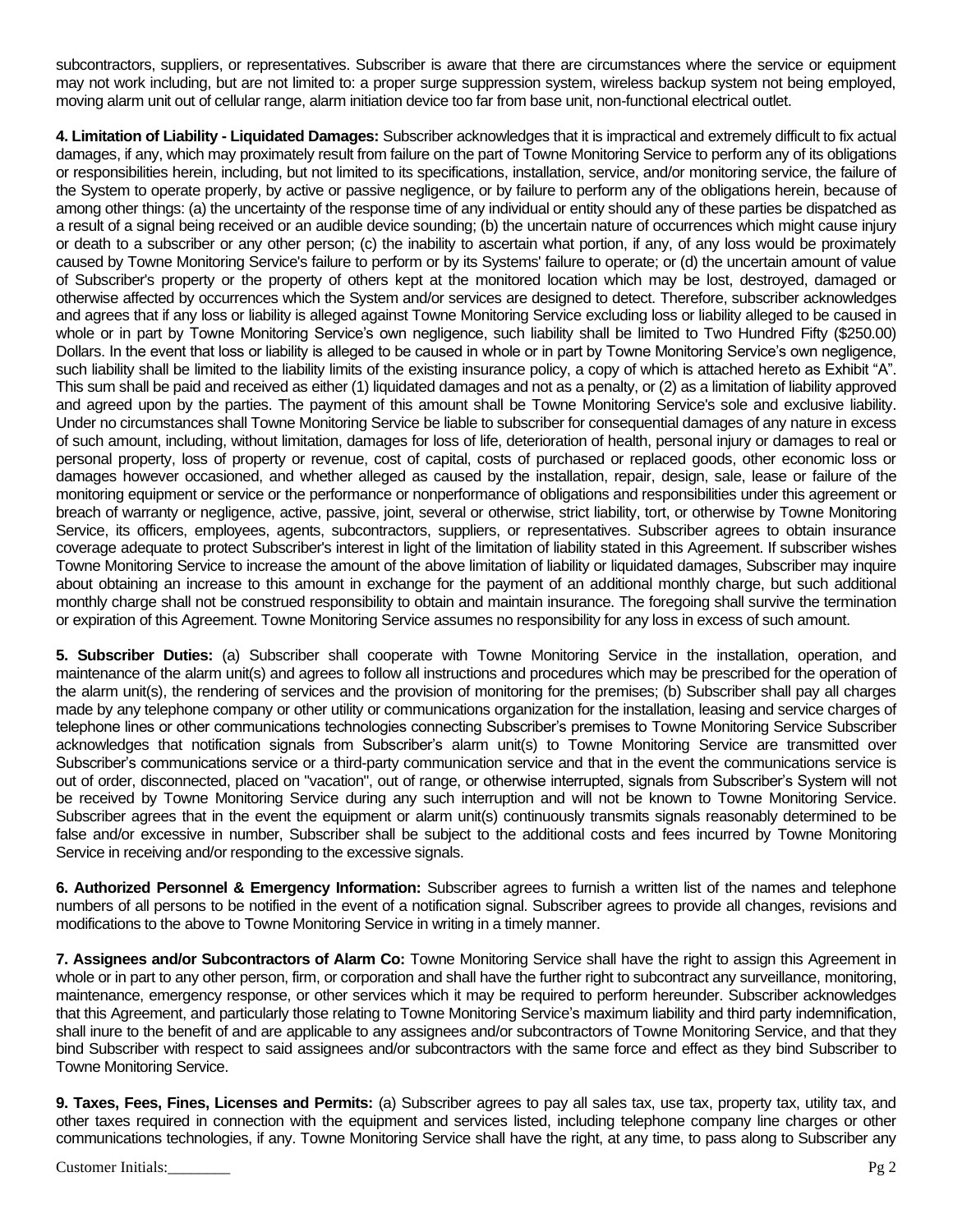increases in the monthly charges which hereafter may be imposed on Towne Monitoring Service by utility or government agencies relating to the services(s) provided under the terms of this Agreement, and Subscriber hereby agrees to pay the same. (b) Subscriber agrees to assume all responsibility for any false notifications or signals given by the System. Subscriber will indemnify, pay and defend Towne Monitoring Service and its authorized contractors and subcontractors and hold each of them harmless from and against any responsibility or liability for payment of associated fines, penalties or other costs. (c) Subscriber shall comply with all laws and regulations relating to the equipment and its use and shall promptly pay when due all sales, use, property, excise and other taxes and all license and registration fees now or hereafter imposed by any government body or agency upon the equipment or its use. If Subscriber fails to maintain any required licenses or permits, Towne Monitoring Service shall not be responsible for performing the services and may terminate the services with notice to Subscriber.

**10. Increase in Service Charges:** Towne Monitoring Service shall have the right to increase the service charges provided for herein by giving Subscriber thirty (30) days written notice in advance of the effective date of such increase. Charges for time and materials services are based upon Towne Monitoring Service service rates in effect at the time of the service, and are subject to change without notice.

**11. Delay or Interruptions:** Towne Monitoring Service assumes no liability for delay in the installations of the System or for interruption of monitoring services due to strikes, riots, floods, storms, earthquakes, fire, power failures, insurrections, interruption of availability of telephone cable, cellular, satellite, or radio service or any communications service through any other medium, malfunction or unavailability of the system related to data handling problems, delay of response time, acts of terrorism, acts of war, whether through direct or indirect actions, irrespective of cause, acts of God, or for any other cause beyond the control of Towne Monitoring Service, and will not be required to provide monitoring services to Subscriber while interruption of service due to any such cause may continue. Towne Monitoring Service assumes no liability for delay of installation or services due to noncooperation of the Subscriber or his agents in providing access to that area of installation or service on any device or devices of the Subscriber or of others to which Towne Monitoring Service's equipment is attached. Towne Monitoring Service shall not be obligated to perform any monitoring service hereunder during any time when the communications equipment and/or service shall not be working.

**12. Outside Charges:** Subscriber understands and accepts that Towne Monitoring Service specifically denies any responsibility for charges associated with the notification or dispatching of anyone, including, but not limited to any government personnel or agencies, and if there are any charges incurred as a result of said notification or dispatch, said charges shall be the responsibility of Subscriber, whether requested or not and whether such entities were correctly or incorrectly notified by Towne Monitoring Service, its agents, or subcontractors.

**13. Cancellation:** This agreement may be cancelled by Towne Monitoring Service at any time, upon a ten (10) day written notice, if false notifications and/or "runaway" signals continue to occur. This agreement shall terminate upon Subscriber's death or prolonged hospitalization or institutionalization and the completion of original contract term by Subscriber's representative to Towne Monitoring Service .

**14. Default/Termination:** In the event Subscriber fails to pay any amount, Subscriber abuses the equipment or the use of the monitoring facility, Subscriber fails to comply with any of the terms and conditions hereof, Subscriber makes an assignment for the benefit of creditors, an order for relief is entered against Subscriber under any chapter of the National Bankruptcy Code, as amended, a receiver or trustee is appointed for all, or substantially all, the assets of Subscriber, or there is a dissolution or termination of existence of Subscriber, or if Subscriber is in default under this Agreement and such default continues for ten (10) days after Towne Monitoring Service gives Subscriber written notice of such default, in addition to any other remedies provided by law, Towne Monitoring Service may pursue any one or more of the following remedies, which are cumulative and nonexclusive: (a) terminate all services subscribed for hereunder by giving ten (10) days written notice to Subscriber, without terminating this Agreement, and recover all amounts due to Towne Monitoring Service; (b) take possession of all Towne Monitoring Service owned equipment wherever situated and for such purpose enter upon Subscriber's property without liability for so doing; (c) by notice to Subscriber, declare immediately due and payable all moneys to be to be paid by Subscriber during the primary term or, if the primary term has then expired, declare immediately due and payable all moneys to be paid during any renewal term then in effect, and Subscriber shall in any event remain fully liable for reasonable damages as provided by law and for all costs and expenses incurred by Towne Monitoring Service on account of such default including all court costs and reasonable attorneys' fees. The waiver by Towne Monitoring Service of a breach of any obligation of Subscriber shall not be deemed a waiver of such obligation or any subsequent breach of the same or any other obligation. The subsequent acceptance of payment hereunder by Towne Monitoring Service shall not be deemed a waiver of any prior existing breach, regardless of Towne Monitoring Service's knowledge of such prior existing breach at the time of acceptance of such payments.

**15. Conflict of Terms:** Should there arise a conflict of terms or conditions between this agreement and a purchase order it is agreed that this contract shall be supreme and binding.